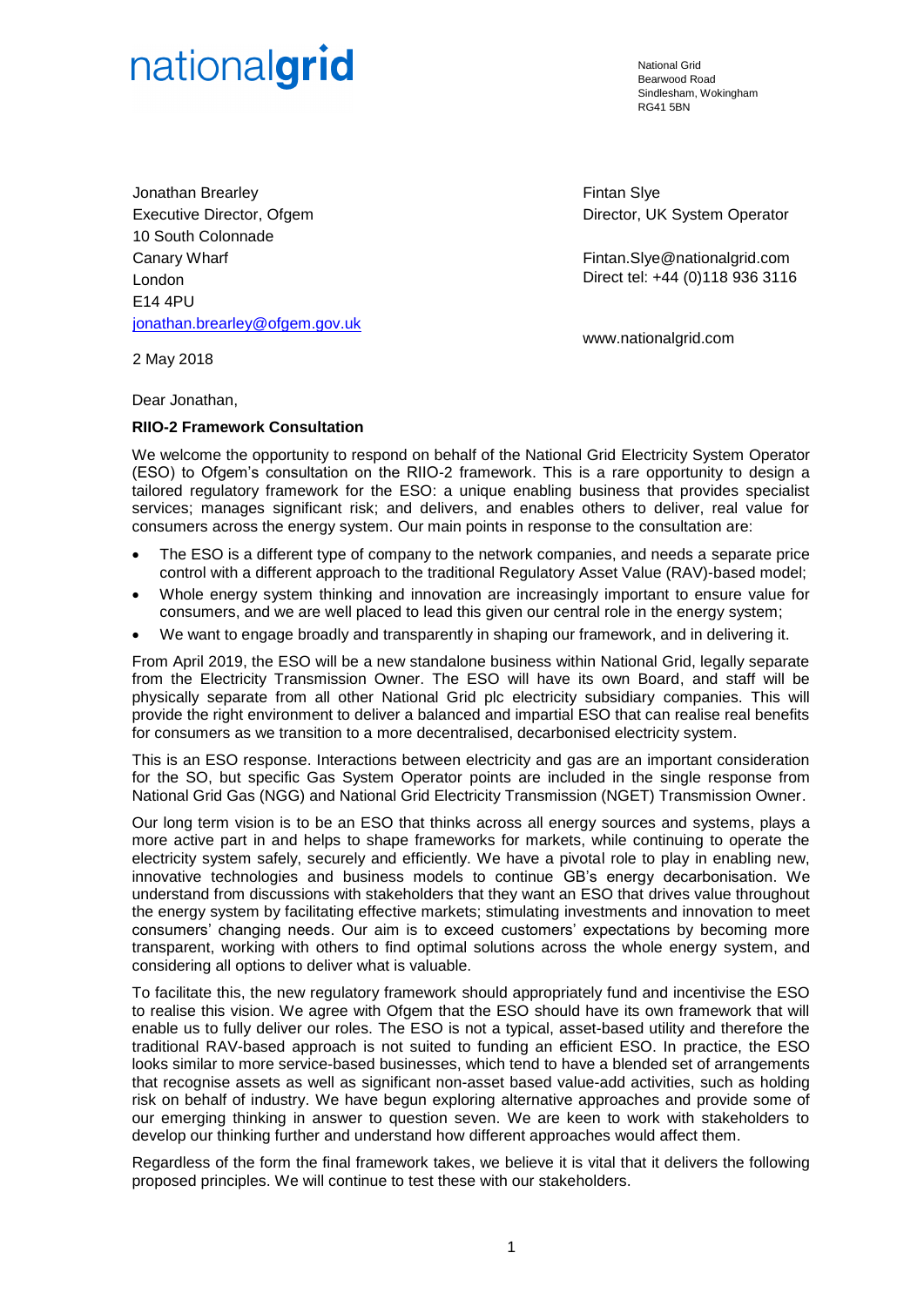- Supports and encourages the ESO to take the actions and investments needed to deliver long term value for customers and consumers, using appropriate incentives to drive exceptional performance and value for consumers;
- Provides an appropriate risk-reward framework tailored to the ability to bear risk and the potential value delivered to consumers;
- Sets clear, manageable and measurable outputs, while building in flexibility to manage uncertainty and respond to changes in customer and consumer needs;
- Encourages whole energy system thinking and use of market-based solutions to support the continuing low-carbon transition of GB's energy system;
- Promotes innovation within the SO and across the system and market;
- Ensures the ESO is financeable and credit-worthy, and able to operate;
- Prevents windfall gains and losses that are not justified by underlying performance.

The overall framework will need to reflect the different nature of the ESO. This includes considering an appropriate base funding model and incentives, duration of price control, fair returns measures and mechanisms to manage uncertainty. We and Ofgem must remain openminded and consider new and bespoke options that best fit the ESO business; for some or all elements of the price control, they may not be the same ones that will work for the network companies. We must learn from the ESO's 2018-2021 incentives scheme and adapt this to create the best overall framework for RIIO-2. We want to take a leading role in shaping our framework.

#### *Giving consumers a stronger voice*

We fully support the focus on enhanced stakeholder engagement. Delivering the energy system of the future at best value can only be achieved through working collaboratively across the industry and ensuring we collectively understand and meet consumer needs. We think it is important that the ESO establishes its own User Group to reflect legal separation, and that this should follow the engagement model proposed for transmission companies. We intend to proceed on this basis, recognising that the burden on stakeholders must be managed. In addition, we will continue to engage more widely with stakeholders, building on the enhanced engagement approach we have already implemented in our 2018-2019 Forward Plan, and expanding it to cover all of our roles.

Our stakeholder group is broad and includes new types of businesses; we must engage across this group. It is essential that we think about the consumer experience in everything we do; we refer to stakeholders as all parties that play a role in delivering for consumers, directly or indirectly. Our customers and service providers are those who pay for the products and services they receive from us, and those we pay for providing services to us. In developing our framework we will look at whether there is sufficient clarity on what customers pay for, and whether that is fairly apportioned.

#### *Responding to how networks are used*

The emphasis on whole system in the consultation is welcome; it is important to consider how RIIO-2 can enable and incentivise companies to optimise solutions across the whole energy system. The smart, flexible future energy system and the decarbonisation of heat and transport will bring greater interaction between the gas, electricity, transmission and distribution networks; the focus should be across all of these boundaries. We are well placed to lead on whole energy system thinking and solutions given our role at the heart of the energy system.

### *Fair returns and financeability*

It is important to us that our returns are legitimate and that consumers are not exposed to higher costs than necessary. At the same time, we must ensure that the ESO is financeable and creditworthy as a legally separate business; the different nature of the ESO needs to be reflected as we consider the appropriate measures to ensure fair returns.

We are increasing our engagement with Ofgem and stakeholders to understand what they need and expect from the ESO. Over the coming weeks we will be running events to explore framework options and we look forward to discussing these with a wide range of stakeholders.

Yours sincerely,

[By e-mail]

**Fintan Slye**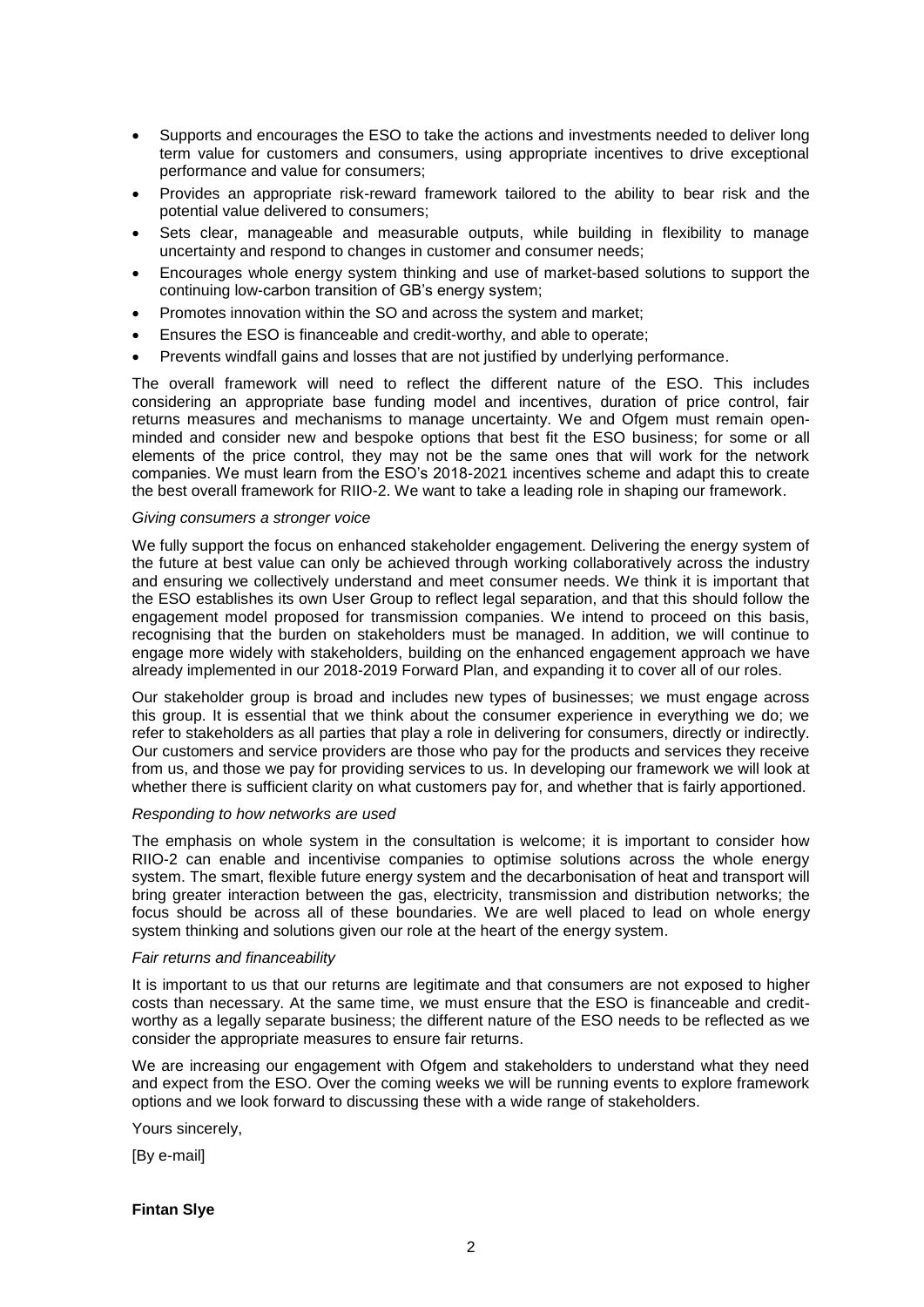**1. How can we enhance these models and strengthen the role of stakeholders in providing input and challenge to company plans?** 

### **What are your views on the proposal to have Open Hearings on areas of contention that have been identified by the groups?**

In providing our response to this question we have considered the "Enhanced Stakeholder Engagement Guidance" document published by Ofgem on 9 April. This stated the need to further develop the role that enhanced stakeholder engagement could play in the ESO's framework, but didn't commit to a model because of the need to consider different regulation of the ESO.

We agree that we should build on the improvements made during RIIO-1 and learn from other sectors in developing an enhanced approach to stakeholder engagement. The ESO has worked hard in recent years to improve our engagement approach, as demonstrated by the Power Responsive<sup>1</sup> and Future of the System Operator programmes, for which we have received positive feedback from stakeholders. Enhanced stakeholder engagement will help us develop business plans that better serve our customers' and service providers' needs, and will deliver greater consumer value. This is particularly true at this time of change in the energy sector; innovations in technologies, systems and markets present challenges and opportunities that the ESO must be ready to respond to and grasp. An enhanced engagement approach should also provide Ofgem with greater confidence in our business plan and allow scrutiny on specific areas.

On this basis we do not agree with the proposal to delay the decision on the ESO's engagement model. Our view is that the ESO should implement the engagement model that is proposed for transmission companies; our group would be separate from the transmission owners' groups to reflect legal separation and the need to develop a bespoke funding arrangement and business plan for the ESO. So as to maximise the value of the ESO's User Group, it should be established and meet regularly from summer 2018; we intend to proceed on this basis. In order to give this group the legitimacy it requires and to award it the same status as those proposed for the other network companies, we request that Ofgem confirms its commitment to this approach as soon as possible.

We believe this model better reflects the nature of our business than the distribution company model. Under the transmission model the ESO would establish its own User Group with an independent Chair and would be subject to the same scrutiny as the distribution and transmission companies under the Challenge Group. There should be close coordination between these groups and we suggest that all the network companies and Ofgem work together to facilitate this. We agree with the core remits identified for these groups in the consultation and guidance documents, and we would work with the independent Chair to ensure that the membership, discussion topics and governance arrangements reflect our business and status post-legal separation.

We absolutely agree that the work we undertake with the User and Challenge Groups should not replace wider stakeholder engagement activity; indeed we would ask that these groups provide assurance on the wider stakeholder engagement that we have planned. We are committed to engaging the widest possible range of stakeholders as we develop our business plans: we will continue to listen to our customers, service providers and stakeholders to better understand their needs; create credible and well evidenced options for consideration as we build our plan; and set out our proposed business plan to stakeholders before it is formally submitted to Ofgem. We are also keen to work with Ofgem, the network companies and other stakeholders on how best to engage consumers.

- **2. Do you agree with our preferred position to set the price control for a five-year period, but with the flexibility to set some allowances over a longer period, if companies can present a compelling justification, such as on innovation or efficiency grounds?**
- **What type of cost categories should be set over a longer period?**
- **How could we mitigate the potential disruption this might cause to the rest of the framework?**
- **What additional measures might be required to support longer-term thinking among network companies?**

<sup>&</sup>lt;sup>1</sup> <http://powerresponsive.com/>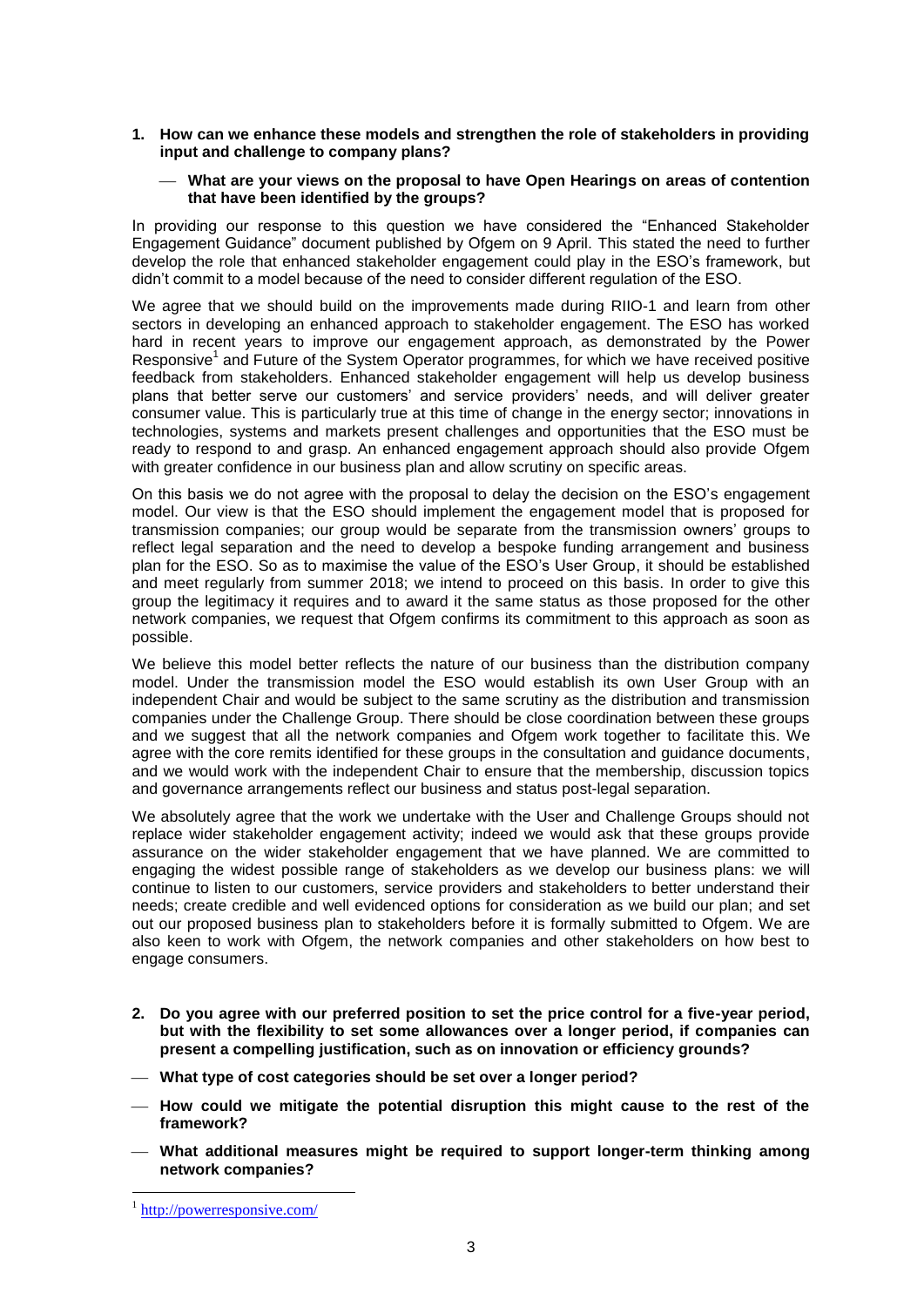- **Do you instead support the option of retaining eight-year price controls with a more extensive Mid-Period Review (MPR)?**
- **What impact might the alternative option of an eight-year price control with a more extensive MPR have on how network companies plan and operate their businesses?**

We agree with Ofgem's preferred position to set a five year price control period for the overall regulatory framework. The pace of change in the energy system is exceptional, and given the ESO's central role in the market, the ability to adapt to meet the needs of customers and stakeholders is vital. Our view is that a longer period for the price control as a whole would not be suitable for the ESO; therefore we do not support Ofgem's alternative option of retaining eight year price controls with an MPR.

We strongly support the ability to set allowances over a shorter or longer period for particular areas if there is justification, to allow for flexibility where needed and to realise efficiencies over a longer term. For example, a longer timeframe could be given to certain innovation activities to provide longer term benefits. It may also be important to maintain the use of uncertainty mechanisms to manage significant uncertainty within any period duration, and we need to consider what those mechanisms should be in the sector-specific stage.

The nature of the ESO's regulatory settlement will ultimately influence the appropriate duration of the price control. A decision should not be made on this until remuneration approaches have been developed in more detail.

- **3. In what ways can the price control framework be an effective enabler or barrier to the delivery of whole system outcomes?**
- **If there are barriers, how do you think these can be removed?**
- **What elements of the price control should we prioritise to enable whole system outcomes?**

We fully support the focus that is being given to whole system outcomes in RIIO-2. The future energy system will see greater interaction between the gas, electricity, transmission and distribution networks, and the framework must reflect that. We want a set of price controls that ensures that companies have obligations and incentives to play their part in whole system thinking, and that consumers only have to pay for services once. With our role at the heart of the energy system and markets we are well placed to lead on whole system thinking and solutions. In our response to question 5 we propose definitions to distinguish between different areas of whole system, noting the importance of differentiating between electricity transmission and distribution, gas distribution and transmission, and gas and electricity.

In RIIO-1, there are a number of barriers to optimising operations and investment across network boundaries:

- Insufficient clarity of who is responsible for decisions and actions;
- Insufficient mechanisms to incentivise the most efficient investment across different networks;
- Multiple industry codes that prevent those who are not signed up to them from having a voice;
- There is also a question over how the move to whole system is formally governed.

Through our work with others in the electricity industry on the ENA's Open Project we are identifying barriers and areas to focus on to improve whole electricity system outcomes. For example, we are already expanding the Network Options Assessment (NOA) process to meet transmission network needs at least cost to consumers, which includes network assets and market-based solutions. However, further mechanisms may be required to allow a wider range of options to be considered as possible solutions to issues on the transmission network, such as investment in DNO-owned network assets to meet transmission network needs.

Incentives, outputs and innovation are areas that could be focused on in RIIO-2 to consider whole system measures across gas, electricity, transmission and distribution. We will explore options for these with Ofgem and stakeholders as we move into the sector-specific stage, ensuring that we prioritise areas that will deliver the most value to consumers. It makes sense to continue the ongoing work focusing on the electricity transmission and distribution boundary, which reflects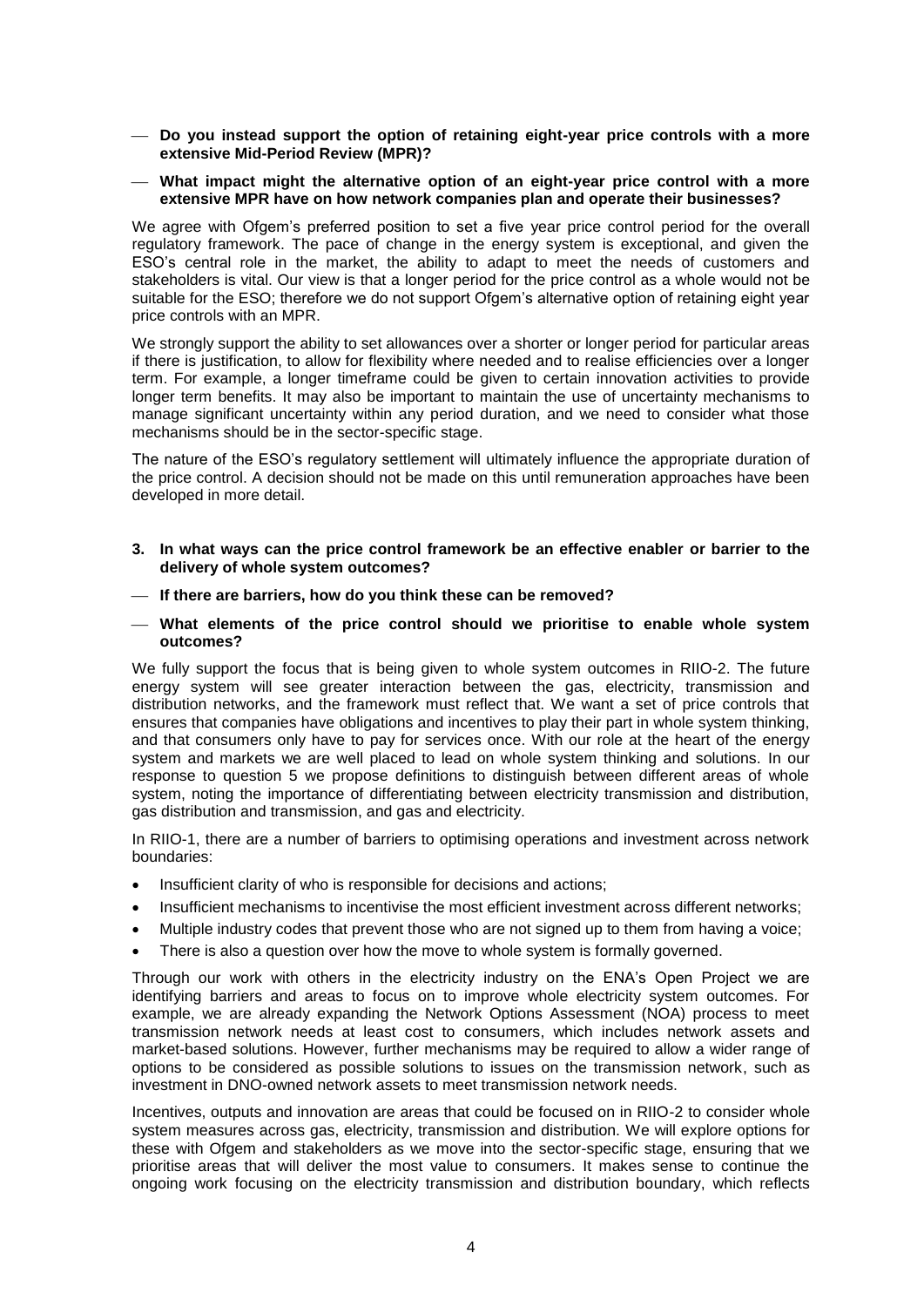current issues facing customers and stakeholders. Nevertheless, we must not lose sight of the need for wider consideration of the whole energy system in RIIO-2.

We support Ofgem's proposal to carry out a comprehensive review of price control areas and touchpoints that might facilitate or impede whole system outcomes, and suggest that this review should look wider than the features of the price control to include legislation, industry codes and wider market arrangements. We would be happy to provide our expertise to help with this review.

### **4. Do you agree with our minded-to position to retain the current start dates for the electricity transmission and electricity distribution price controls, and not align them?**

We agree with retaining the current start dates for the electricity transmission and distribution price controls. Delaying the end of RIIO-T1 to align with ED2 would be bad value for consumers as it would delay bespoke regulatory treatment for the legally separate ESO; with Ofgem, we have created a new settlement for our incentives for 2018-2021 and there will be efficiencies in looking at the framework as a whole from 2021. In addition, the short term investment required to align the price controls could lead to increased consumer costs, and would create an additional resource burden on companies.

Ofgem should use the opportunity of developing RIIO-2 to consider setting incentives for different timeframes within the price control, which could help to enable the alignment of outputs and incentives between electricity transmission and distribution.

## **5. In defining the term 'whole system', what should we focus on for the RIIO-2 period, and what other areas should we consider in the longer-term?**

#### **Are there any implementation limits to this definition?**

The term 'whole system' means many things to different parties and it is not always clear which parts of the energy system are being referred to. We strongly agree that it needs to be clearly defined.

Within the SO we use the following three definitions, which we propose could be used in RIIO-2:

- Whole electricity system: covering electricity transmission and distribution, including all parties involved in delivering for consumers;
- Whole gas system: covering gas transmission and distribution, including all parties involved in delivering for consumers;
- Whole energy system: covering gas and electricity, transmission and distribution, including all parties involved in delivering for consumers.

It is important to consider the interfaces beyond these networks, such as heat and transport. Within all of these definitions, thinking should not be limited to just systems and networks, but also potential business models and organisations; considering all relevant infrastructure, technologies and parties that deliver for consumers.

An essential next step will be to agree clear definitions, identify the work that will deliver the most value to consumers, who should be responsible and how it will be implemented, for example through obligations and/or incentives. We want to work with Ofgem and stakeholders to identify the focus areas for RIIO-2 as we move into the sector-specific stage. The priorities to focus on will be different between whole energy, whole electricity and whole gas system barriers, as the drivers behind them are different.

# **6. Do you agree with our view that National Grid's electricity SO price control should be separated from its TO price control?**

We strongly agree that the ESO should have a separate price control in which our unique roles. the risks we hold and the value we create throughout the energy system are reflected. We support the aim of creating a more unified package across the ESO's price control and wider incentives, which will involve learning from the 2018-2021 incentives scheme. This new regulatory framework must enable us to deliver customer and consumer value, promote a whole energy system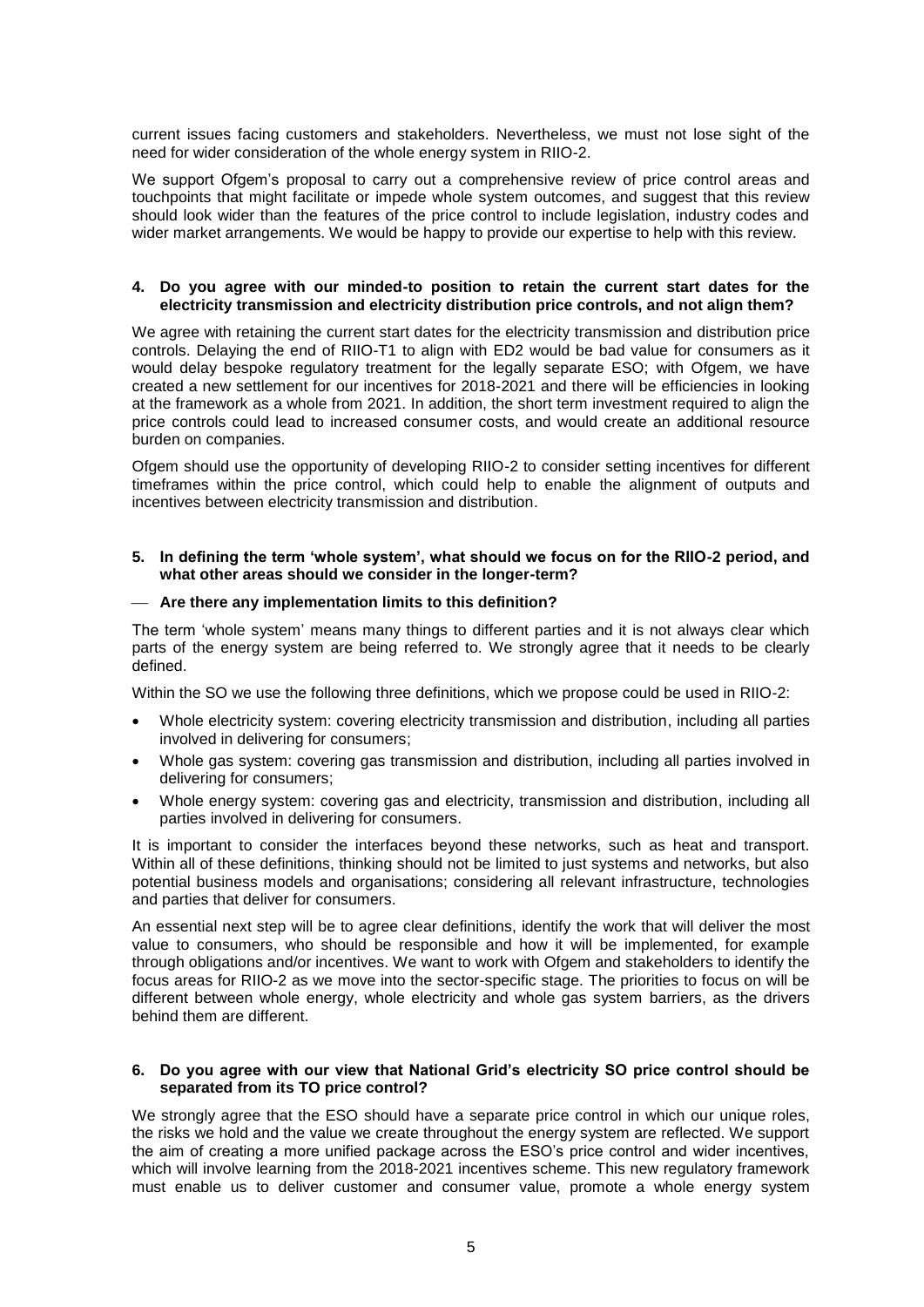approach and be adaptable to future market conditions, and we want to work closely with Ofgem and stakeholders to identify the best framework for the ESO.

### **7. Do you agree that we should be considering alternative remuneration models for the electricity SO?**

### **If so, do you have any proposals for the types of models we should be considering?**

It is essential that alternative remuneration approaches are considered for the legally separated ESO. The funding model needs to enable the ESO to deliver for consumers, and to fund us in a way that does not introduce excessive risk. A traditional, purely RAV-based approach will not be sufficient to fund the ESO to carry out its roles or ensure that it is financeable.

We have done some work to explore alternative base funding models that might be more appropriate. These are briefly explained below.

- **Margin**  provides a fixed percentage return on operational costs. The Data Communications Company (DCC) is regulated under a Margin model.
- **Layered**<sup>2</sup> breaks down the business into different layers of capital, business activities and risks, and funds each of them efficiently. The Northern Ireland System Operator (SONI) uses a Layered model.
- **Commitments** essentially a contract between the company and its customers, rather than with the regulator, supplemented by some light touch regulatory oversight. Commitments (i.e. outputs) and the prices that customers are willing to pay for them are agreed through constructive engagement at the start of the process. Allowances are included within these prices and could be subject to an ex-post review, therefore are not fixed upfront. This model is used by Gatwick Airport.
- **Performance** essentially a 100% incentives model, with return linked purely to performance against outputs and no return on totex. It differs from the Commitments model because fixed allowances are set by Ofgem for the price control period.

We have performed an initial assessment of these models against a set of criteria including business characteristics; financeability; industry and consumer needs; Ofgem's principles and requirements; and regulatory precedents within and outside of the energy sector. Based on this, our initial thoughts are that the Margin and Performance models may not be best suited to the ESO:

- A Margin appears too crude a measure to apply to a complex business, as it doesn't reflect the different activities and risks within. There is no recognised corporate finance theory for determining the appropriate margin and therefore it can only be calibrated through benchmarking, which is difficult to do for the ESO as there are no direct comparators.
- Being solely dependent on performance in a Performance model means there is a limited margin for error, which could cause the ESO to become a risk-averse business. It is unlikely that the ESO would be financeable due to the lack of baseline remuneration.

We intend to explore the Layered and Commitments models in more detail, given their ability to be fully tailored to the ESO business.

The Layered model recognises that, for businesses with a wide range of different types of activities and risks, a single method of remuneration is potentially too blunt an instrument. Given its application in SONI and EirGrid, it is a relatively familiar financing model; and can be designed to avoid abnormal profits. We believe it is capable of making the business financeable and creditworthy, due to the targeted remuneration of the varied activities and risks the ESO undertakes and holds.

Defining the different layers would be a complex process, and it would be vital to ensure they are defined and remunerated in a way that drives the right behaviours from the ESO. We would need to work closely with Ofgem and stakeholders to develop these layers and ensure they are transparent.

 $^{2}$  Alternative names for the Layered model include the Hybrid or Policy Instrument Targeted model. This model provides a return for values, activities, risks and layers of capital.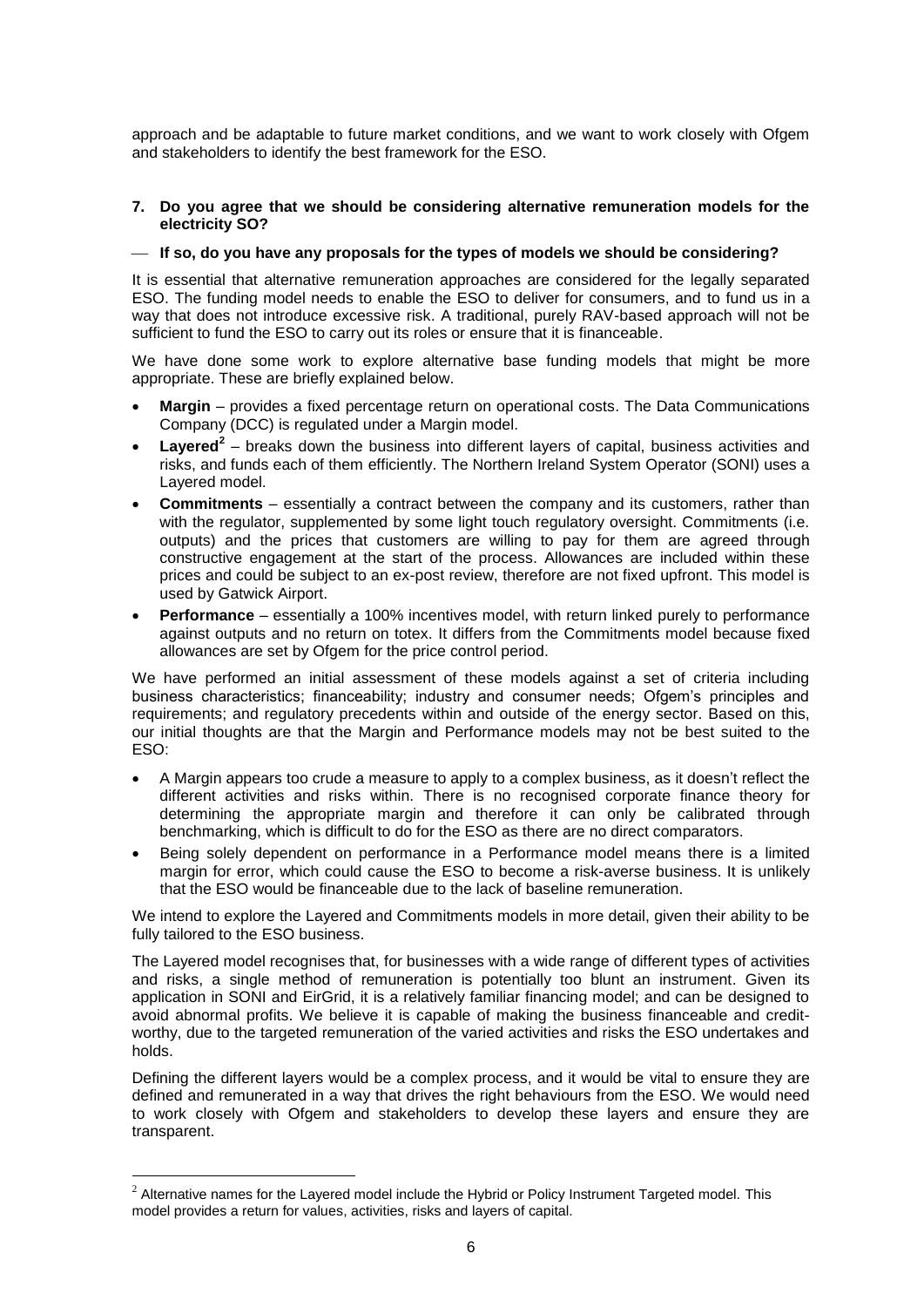The Commitments model represents a fundamental change in approach: Ofgem would take a step back, with more responsibility for funding decision-making taken on by customers and consumers. The application of this model in practice is not yet clear, but the general approach is that the ESO would negotiate prices for delivery of commitments with customers and consumers. We would deliver the services that customers and consumers want, at the quality agreed and at the price they would be willing to pay. Allowances would be included within these prices. Some explicit costs could be subject to an ex-post review and therefore would be able to flex in order for the ESO to deliver the level of quality agreed; customers would receive a fixed outcome, allowing for flexibility around certain variable costs outside of our control.

This would enable us to strongly align our activities with customer and consumer interests. We want to give our customers and stakeholders a clearer voice, and we like the principle that they should have more responsibility in deciding the prices they pay for our services. However, the practical application of this model and the commitment required from stakeholders must be more fully understood.

This summary simply represents our emerging thoughts on potential models, and we want to hear all views on them and explore options further in collaboration with others. We are also open to any additional suggestions for how to appropriately fund the ESO into the future.

## **8. Should we consider alternative remuneration models for the gas SO?**

## **If so, why and what models?**

<u>.</u>

The Gas System Operator is remaining under a single licence with the gas transmission owner due to the benefits this delivers to customers and consumers in GB. There are different drivers in electricity – such as new participants and business models with an increasing range of needs – that mean it is best for customers and consumers for the ESO to be legally separated from the electricity transmission owner, and for the ESO to have its own remuneration approach.

Gas SO-specific outputs should be developed in RIIO-2 to drive the behaviours that deliver what customers and consumers need, reflecting the Gas SO's role. This is an opportunity to consider shared outputs between the ESO and GSO, and we are keen to participate in this through the focus on whole system measures as we move into the sector-specific stage.

**9. What options, within the price control, should be considered further to help protect consumers against having to pay for costly assets that may not be needed in the future due to changing demand or technology, while ensuring companies meet the reasonable demands for network capacity in a changing energy system?** 

The Network Options Assessment  $(NOA)^3$  is an effective and valuable tool that we currently use to help balance the risk of over and under investment in electricity transmission network assets.

We are taking steps over the remainder of RIIO-T1 to increase the value the NOA drives and further reduce the risk of assets being under-utilised or constraint costs rising. The new whole electricity system approach will invite solutions to meet transmission network needs from a wider range of potential participants, including DNOs and market participants. We will compare network and non-network solutions across the transmission and distribution systems to recommend the most cost-effective solution for consumers. We are also expanding the network requirements it applies to through considering the needs across the whole year to a greater extent, as well as incorporating regional voltage challenges.

<sup>&</sup>lt;sup>3</sup> <https://www.nationalgrid.com/uk/publications/network-options-assessment-noa>

Background on the NOA: it looks across the Future Energy Scenarios (FES) to recommend the approach – whether or not to build network – that will result in the least worst outcome for consumers in uncertain futures. By taking a decision on a single year basis, it delays making a decision on investment until there is more certainty in the future. This reduces the risk of under-utilised assets. Making an annual assessment on investment also takes the decision before constraint costs reach an unsustainable level, supporting the move to a low carbon and smart economy.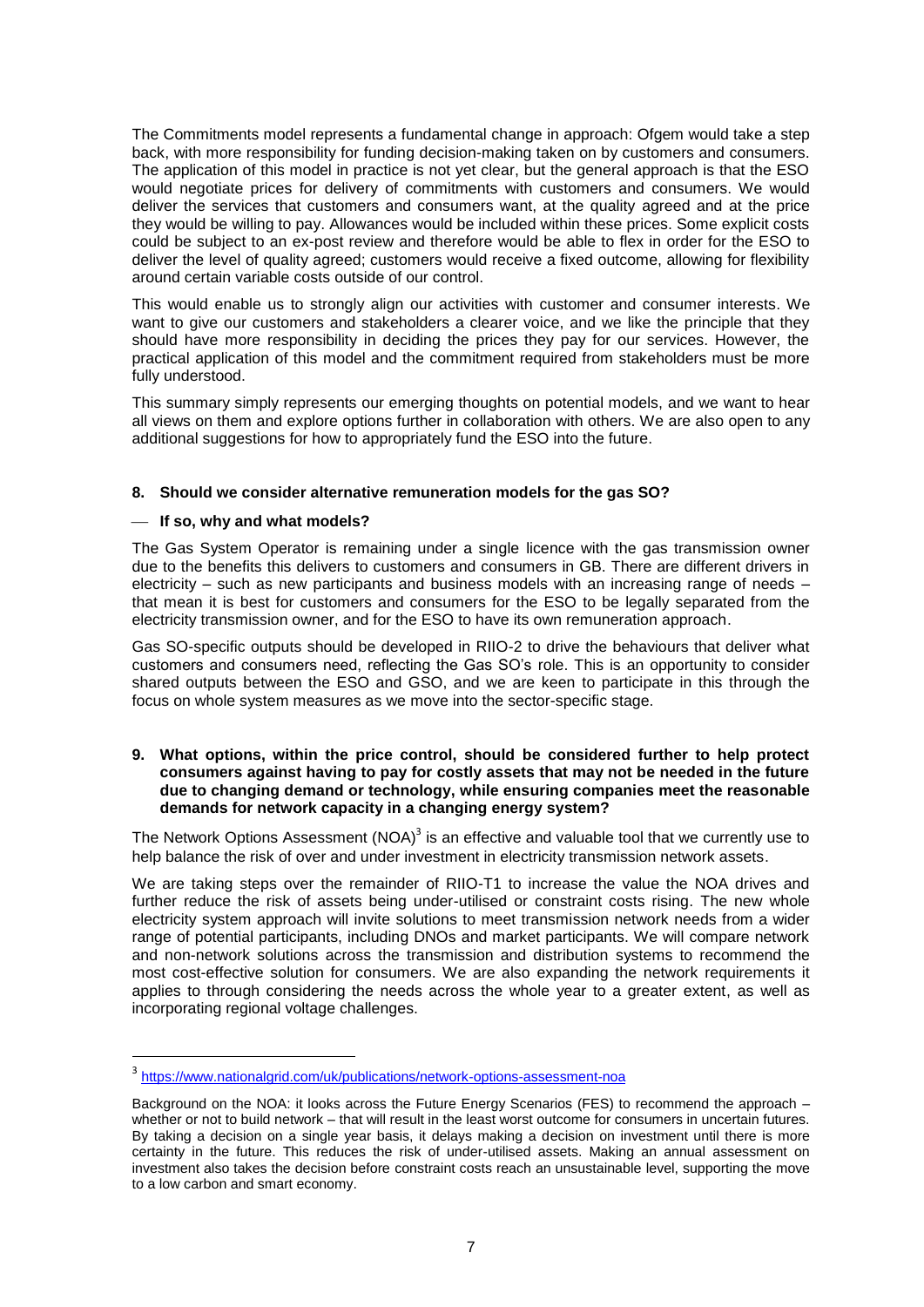There is potential for the NOA to drive further value in the future by applying the approach to a wider range of requirements. This could include lower value network developments, applying it consistently across the 132kV level, or additional technical requirements. Innovation funding could potentially help accelerate the developments. We will explore the potential benefits and practicalities of this with our stakeholders, including TOs and DNOs, in advance of the sectorspecific consultation.

We are currently of the opinion that the NOA is a good tool to continue to use in order to manage uncertainties that can evolve in line with the developing transmission system, although we intend to keep its relevance under review as we move into the future.

Alongside the NOA we are deeply engaged in promoting reform to the existing Charging and Access arrangements, through Charging Futures. As Lead Secretariat for this programme, our aim is to create the structure that allows the broadest set of network users to be able to understand and contribute to the evolution of these frameworks across both transmission and distribution voltages. As well as facilitating the process, we are fully supporting Ofgem's Network Access Reform project and the work of the Task Forces in determining options for optimal ways to allocate access to the system and putting in place requirements for enhanced cost reflectivity, and the role it will play in achieving this objective.

We continue to advocate options within the Task Forces that will deliver a commercial regime that allows new technologies and business models to play their full part in the future energy system, levelising the playing field and optimising the utilisation of existing network assets. As the Network Access Reform project progresses and likely changes to the charging and access frameworks become clearer, we will need to consider any developments that are required to existing industry processes.

# **10. In light of future challenges such as the decarbonisation of heat, what should be the role of network companies, including SOs, in encouraging a reduction in energy use by consumers in order to reduce future investment in energy networks?**

# **What could the potential scale of this impact be?**

RIIO-2 represents an opportunity for the ESO to evolve and develop new activities for the future, based on customer and consumer needs. As we move towards a future where consumers can pay for their energy in real-time, the ESO could have a role in educating system participants, including consumers, on how their energy is generated and used in real-time. This would include expanding the work we are undertaking on energy efficiency in our Future Energy Scenarios (FES)<sup>4</sup>. Through educating system participants, we would be increasing awareness of how energy usage can cause the cost of energy to change dramatically between peak and trough.

There is the opportunity to build on existing activities such as our delivery of NOA and FES. This would expand our role in informing government policy by defining how strategic decisions would affect the long term network costs. From our current role, we could make a step change to specifically target issues covered in the FES, such as energy efficiency, and carry out further analysis to advise Government. This could be used to educate the industry and Government on understanding how decreasing end consumer consumption, and changing when energy is consumed, could contribute towards decreasing future network investment in infrastructure or balancing operations.

It is also important that throughout RIIO-2 we continue our role in facilitating the Power Responsive Programme<sup>5</sup>. As highlighted in the ESO 2018-2019 Forward Plan, we are looking to grow the programme through coordinating National Grid input into innovation projects and expanding the annual conference and Flexibility Forum to increase participation and develop our markets. To date, the work we have done through the Flexibility Forums has promoted demand side flexibility opportunities across transmission and distribution, including cost saving opportunities for supporting the deferral of network investment. This has provided a platform for large energy users

<sup>&</sup>lt;sup>4</sup> <https://www.nationalgrid.com/uk/publications/future-energy-scenarios-fes>

<sup>&</sup>lt;sup>5</sup> Power Responsive is a stakeholder-led programme of work, facilitated by National Grid, to promote the growth in demand side flexibility (DSF) in GB markets, including load response, small-scale generation and electricity storage.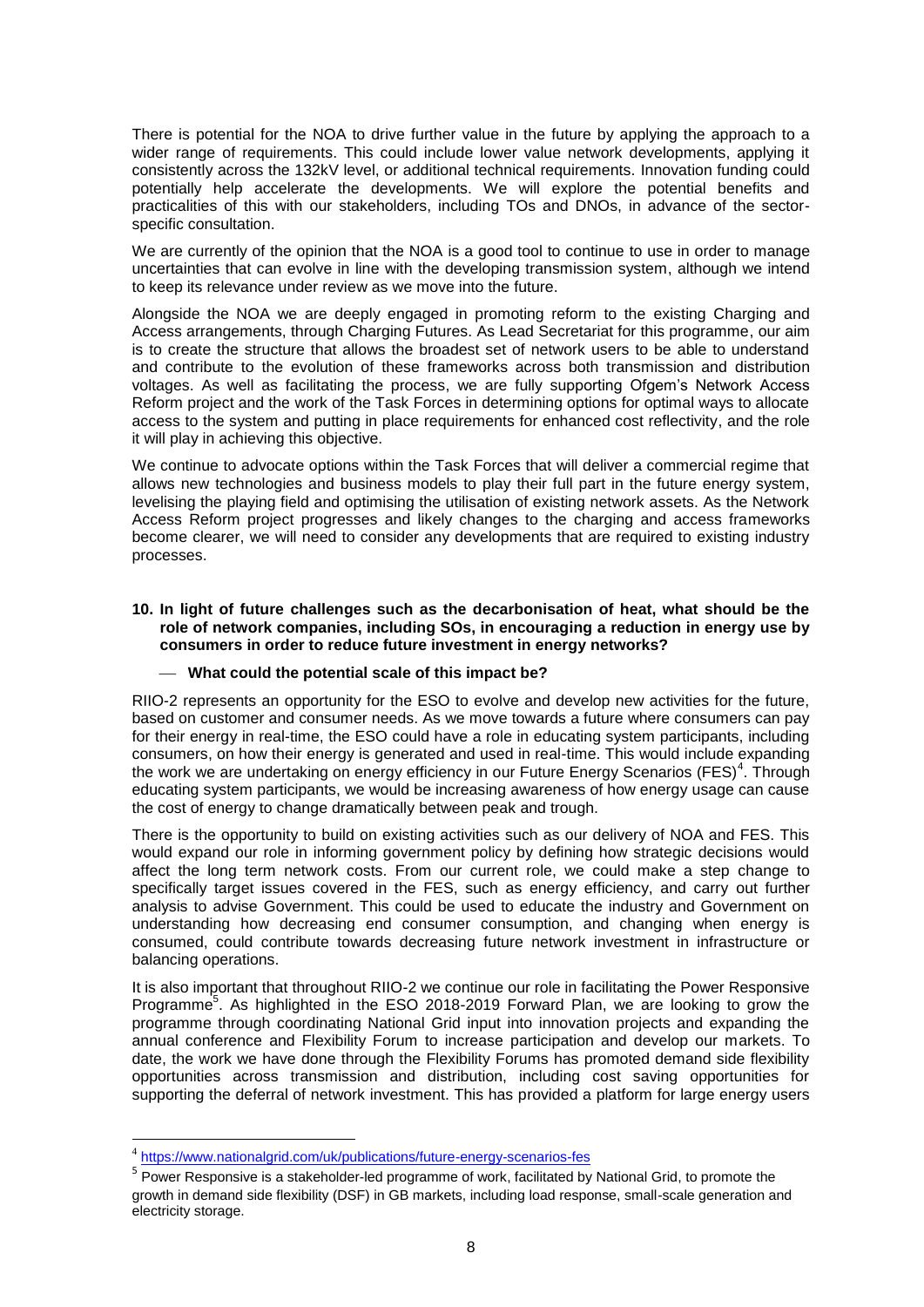to help shape future markets. We are also addressing the importance of having clear pricing signals that enable parties to consider their energy use.

Each of these activities has the potential to significantly affect the need for future investment and provide benefits in finding more efficient solutions. There is significant value in enabling a smarter future, which considering end-use efficiency is part of; any additional roles would need to be tested and developed with customers and stakeholders to ensure they would add value.

### **11. Do you agree with our proposal to retain dedicated innovation funding, limited to innovation projects which might not otherwise be delivered under the core RIIO-2 framework?**

We strongly support the continuation of separate innovation support in RIIO-2. The core RIIO activities allow for us to take investment decisions where the benefit is captured by the ESO at the agreed level of risk. Ring-fenced innovation funding enables us to invest in higher risk activities, and to make investments where the benefits return to other organisations across the energy system.

### **12. Do you agree with our three broad areas of reform: i) increased alignment of funds to support critical issues associated with the energy transition challenges ii) greater coordination with wider public sector innovation funding and support and iii) increased third party engagement (including potentially exploring direct access to RIIO innovation funding)?**

We agree with increasing the alignment of funds to support critical issues associated with energy transition challenges. We also agree that there should be greater coordination with wider public sector innovation funding and support, as well as increased third party engagement. However, we strongly disagree with directly funding third party innovation as we believe that the ability to allocate Network Innovation funding should not be held by those who propose solutions, but by those who own and operate with the problem and have to live with the solutions.

If Ofgem were to take on the role of directly approving funding, it would need to possess a large department of experts who could evaluate the technical and commercial merit of individual proposals, and would still need to pool from the experience and expertise of the various licensees in order to best judge the various proposals. The current status quo allows innovation departments that are embedded within network companies to pool expertise from existing cross-company competencies, allowing for a faster and more efficient process.

Another possibility would be for the creation of a whole system innovation fund to be managed by a single licensee or cross-licensees programme. The ESO could potentially have a role in the management of such a fund because of its holistic view of system needs and concerns.

## **13. What are the key issues we will need to consider in exploring these options for reform at the sector-specific methodology stage, including:**

**(i) What the critical issues may be in each sector and how we can mitigate the bias towards certain types of innovation through focusing on these issues?** 

**(ii) How we can better coordinate any dedicated RIIO innovation funding with wider public sector funding and support (including Ofgem initiatives such as the Innovation Link and the Regulatory Sandbox)?**

**(iii) How we can enable increased third-party engagement and what could be the potential additional benefits and challenges of providing direct access to third parties in light of the future sources of transformative and disruptive innovation?** 

There are a number of issues that we deem critical that could be addressed to improve the support for innovation in RIIO-2:

We believe there is an issue related to the type of innovation that is currently pursued in the various regulated entities; mainly that most projects are aimed at improving existing activities and processes – what is normally referred to as incremental innovation – instead of completely transformative new ways of carrying out activities (i.e. disruptive innovation). In order to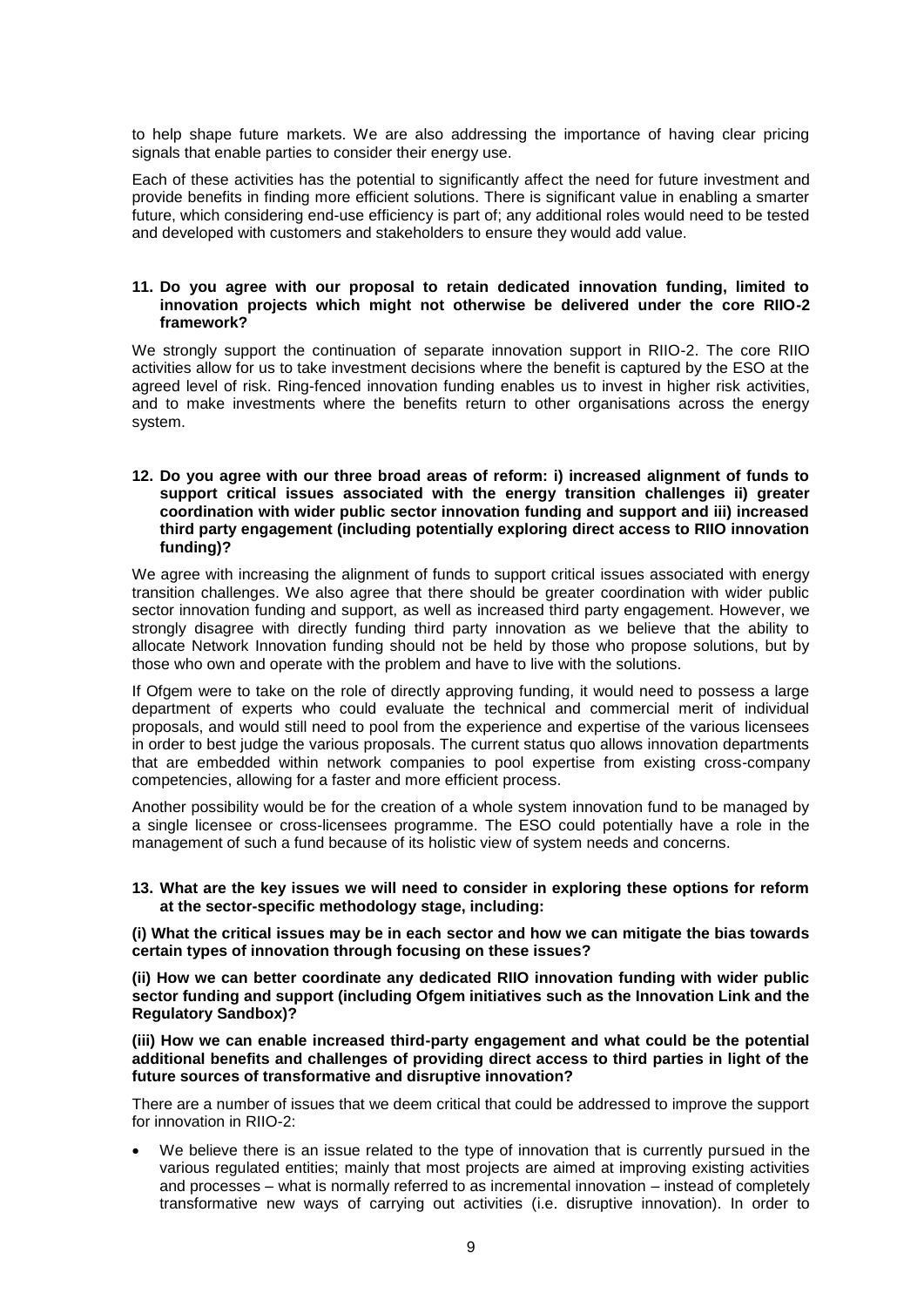address this we suggest having an additional ring-fenced innovation fund accessed only by truly disruptive innovation.

- There is an issue with how the Innovation fund is determined i.e. as a percentage of the overall revenue of the licensee. We feel that the actual fund available should not be tied to the revenue itself; instead it should be determined as an overall percentage of system costs, since the benefits realised are aimed at addressing system wide concerns.
- Some years not enough quality projects are started, meaning that the available NIA funding is underspent; whereas some years there is an excess of projects, which results in having to sacrifice or delay these activities. This can be addressed by allowing for a rollover mechanism for NIA funding that enables the allowance to be spent across the full price control period rather than being allocated to specific years. This would create flexibility for funding to address challenges in the year they arise, as well as avoiding the inherent inefficiency of forcing shortterm projects and investment towards the end of the price control period.

In addition, we think there is potential for coordinating with other public sector funding. This could be done through cross-industry events and roundtables with agencies that focus on similar issues. We strongly support increasing engagement with third parties and believe this can be achieved through greater transparency, communication and collaboration across industry; for example through our SO Innovation Strategy, at events such as Open Innovation Days and through participation in industry initiatives such as the Open Networks Project and other ENA programmes.

However, we strongly disagree with direct innovation funding to third parties; funding should always be linked to, and directed by, the party that owns and operates the challenge. If third parties are funded in isolation, there is a high risk of developing solutions that do not match any real-world problem, or of developing expensive solutions to problems that have evolved or have been partially addressed through other means. The process to approve a project for funding should be a rigorous one, and it requires resources and a thorough understanding of the various issues affecting the network systems. For a single tender there are often many possible start-ups and universities which differ only slightly in their proposed solutions, so there is a strong risk of over-developing a single area instead of exploring a variety of opportunities.

## **14. What form could the innovation funding take?**

# **What would be the advantages and disadvantages of various approaches?**

We support the continuation of innovation funding in the current allowance structure of NIC and NIA, but we would like the opportunity to work with Ofgem and others to enhance these structures so that they work in a more optimal way for all networks and are tailored to the ESO. This includes a change to the internal/external split. We also propose that an annual rollover mechanism is put in place to maximise use of the allowances, similar to the mechanism provided to SSE in RIIO-1.

## **15. How can we further encourage the transition of innovation to BAU in the RIIO-2 period?**

## **How can we develop our approach to the monitoring and reporting of benefits arising from innovation?**

We believe there is a clear need for an implementation budget to embed solutions so that reduced system costs can be realised. The solutions developed through innovation projects often have the potential to deliver benefits that are either not captured by the ESO (i.e. the system benefits described in our answer to question 11), or not quantifiable (e.g. the cyber-security benefits of blockchain). These issues can then weaken the investment case for implementation into BAU using core RIIO funding.

With regards to benefit tracking, the benefits of each project are different; therefore the measure of successful innovation should be how well projects and portfolio management are conducted and the consumer value they deliver. On a project-by-project basis, a measure of project-specific benefits should be identified at the project proposal stage.

## **16. Do you agree with our proposal to extend the role of competition across the sectors (electricity and gas, transmission and distribution)?**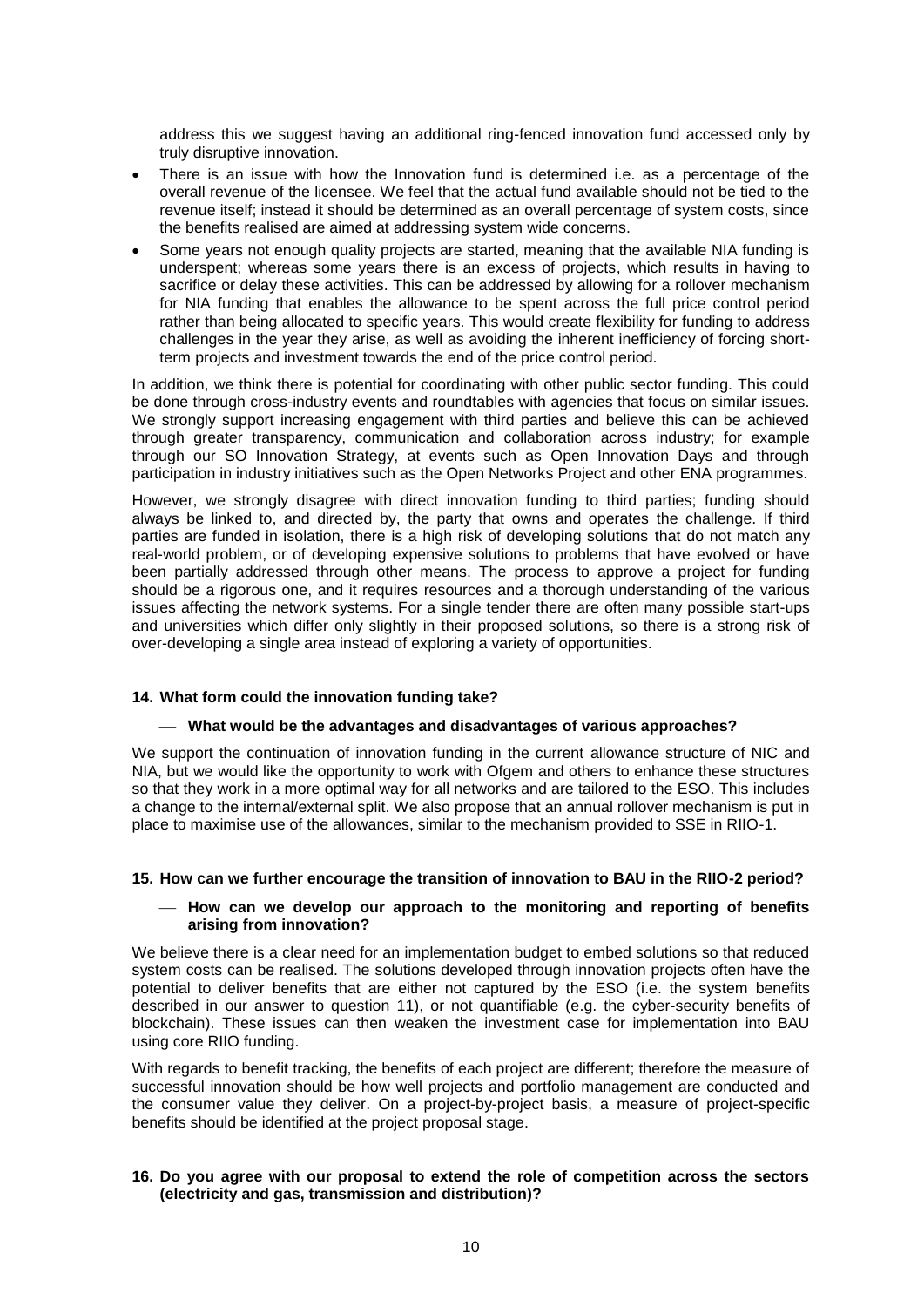# **What are the trade-offs that will need to be considered in designing the most efficient competitions?**

Competition has an important role to play in reducing the costs of investment in electricity networks, and we support extending it where it is demonstrated to be in the best interests of consumers. We have focused our answer on the electricity sector given this is an ESO response.

Some types of project are more suited to competition than others; Ofgem should conduct a bespoke cost-benefit analysis for each project meeting the criteria to determine whether running a competition would be beneficial to consumers, and whether an early or late Competitively Appointed Transmission Owner (CATO) model would be most appropriate. The early model of competition should be introduced in the long term as it provides the greatest potential for additional consumer value. Nevertheless, there are a number of factors that need to be assessed in determining the most beneficial point in the process for competition. These include:

- Finding the right balance between sufficiently early competition to drive innovation and sufficient certainty for third parties to bid in;
- The allocation of roles within the process that reflect skills, expertise, access to information and level of objectivity; and
- How to manage uncertainty and the impact this can have on costs.

FTI Consulting produced a report<sup>6</sup> in 2017 on Extending Competition in Transmission that still carries relevance and explores many of the trade-offs.

# **17. Do you consider there are any reasons why our new, separable and high value criteria might not be applicable across all four sectors?**

# **If so, what alternative criteria might be suitable?**

We do not believe there are any reasons why the criteria could not apply across electricity transmission and distribution. As a result of the developments to the NOA process outlined in response to question 9, we will in future be assessing distribution network solutions to meet transmission network needs. Therefore it would be beneficial if the criteria were the same across the electricity transmission and distribution sectors, while ensuring that areas with the most costs are focused on. The threshold for the high value criterion should continue to ensure there are benefits for consumers once the costs of running the competition are factored in.

It is also important to ensure that the separable criteria are applied in a meaningful way, with clear electrical separability between different owners' assets.

# **18. What could the potential models be for early stage competitions (for design or technical solutions)?**

## **What are the key challenges in the implementation of such models, and how might we overcome them?**

There are two potential options for an early stage competition: the early model and the very early model. Following the very early model approach, running a competition earlier in the development process maximises the potential for innovation, and therefore maximises cost savings. However, it means there is more uncertainty surrounding the need, scope and timing of the solution at the point at which the competition is run.

In the long term we would be keen to explore the potential for a very early model, but suggest that a good interim step would be to follow an early model. As we are still in the early stages of the CATO regime, we believe this provides the best compromise between innovation and bidder certainty, and the best opportunity to reduce costs for consumers. Once a working early model has been put into practice, options for running the competition earlier in the process and how this could be incorporated into the NOA process could be explored.

We welcome the opportunity to work with Ofgem and other industry parties to further develop a workable early CATO model with clear accountabilities, interfaces and minimal duplication. We

<sup>&</sup>lt;sup>6</sup> [https://www.ofgem.gov.uk/system/files/docs/2017/04/ena\\_working\\_group\\_report\\_16\\_feb\\_2017.pdf](https://www.ofgem.gov.uk/system/files/docs/2017/04/ena_working_group_report_16_feb_2017.pdf)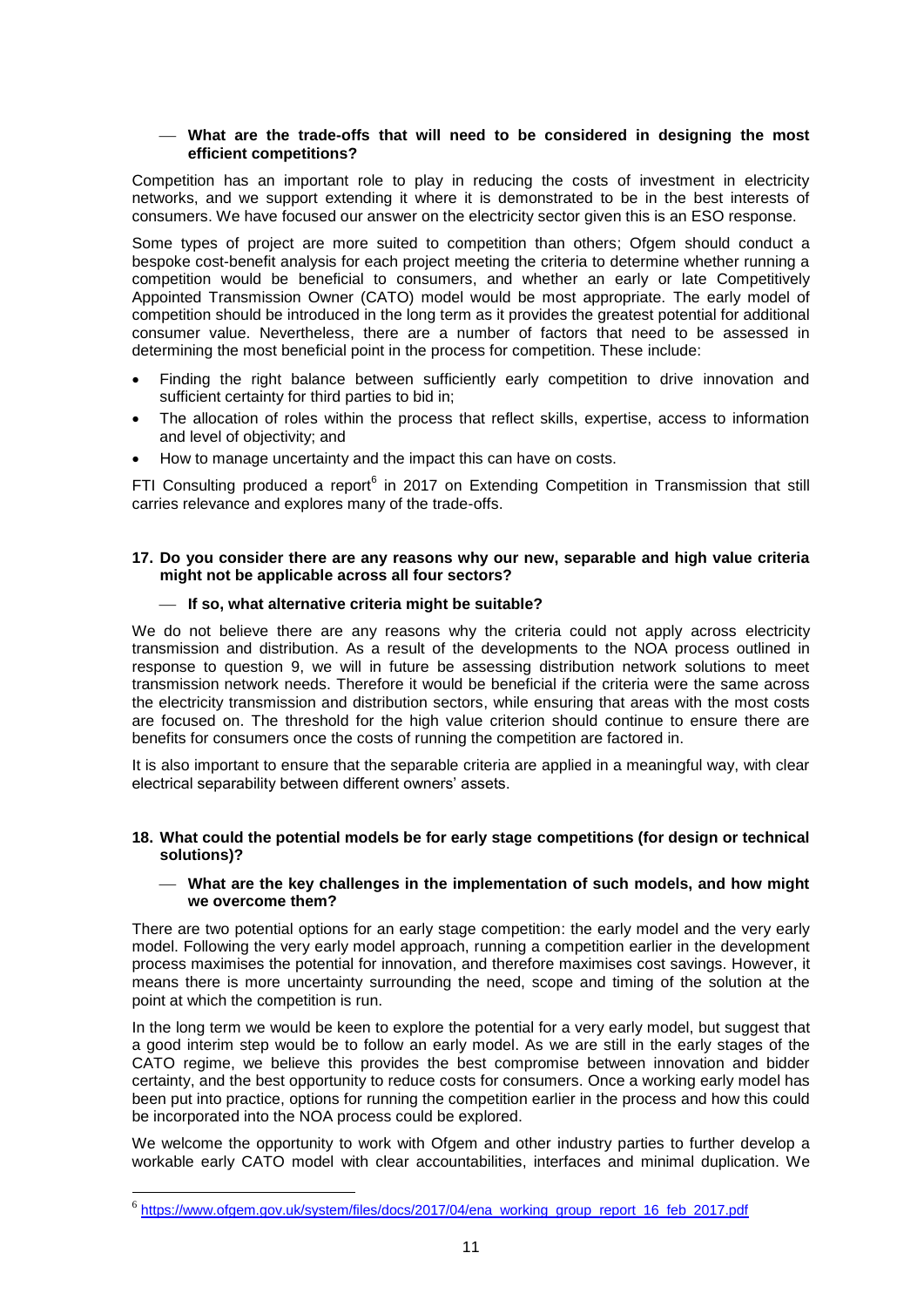look forward to the greater level of certainty that the legislative changes required in RIIO-2 will bring.

- **19. What views do you have on our proposed approach to specifying outputs and setting incentives?**
- **When might relative or absolute targets for output delivery incentives be appropriate?**
- **What impact would automatically resetting targets for output delivery incentives during a price control have? Which outputs might best suit this approach?**

The RIIO focus on outputs and incentives has delivered value for consumers in RIIO-1 and should continue in RIIO-2. Financial incentives are an effective tool to focus the ESO on innovating and taking risks realise improvements and deliver benefits for consumers; the structure that will be in place following legal separation allows for incentives to drive the right ESO behaviours.

We must define ESO-specific outputs that reflect our principles and roles in the wider energy system. Our 2018-2019 Forward Plan allows us to shape outputs to meet the needs of customers and consumers at that point in time; we need this ability to adjust outputs to continue into RIIO-2 given the rapidly changing system and market environment.

We do not believe that a relative approach to setting outputs and incentives would work for the ESO as we have no direct comparators to benchmark against, and the outcomes that customers and consumers expect from us will change during the price control period. We support the use of absolute targets where they can be defined, and welcome Ofgem's proposal to provide clarity on the consequences of not delivering a target.

The roles and principles we have agreed with Ofgem in our 2018-2021 incentives scheme are more appropriate output categories for the ESO than the six identified in RIIO-1. We intend to learn from the 2018-2021 incentives scheme to further consider and build on these roles and principles, and therefore our identification of outputs and incentives.

### **20. What views do you have on our general approach to setting cost allowances?**

We strongly support the RIIO principle that companies are incentivised to outperform cost and output targets. We need to consider the appropriate approach to setting cost allowances for the ESO as we develop the framework.

We agree that uncertainty mechanisms should be used for costs that cannot be forecasted and we are keen to work with Ofgem and stakeholders to identify appropriate mechanisms in the sectorspecific stage.

### **21. What views do you have on our intention to index RPEs?**

We support the suggestion to index RPEs to protect consumers from additional costs that companies have no control over. We agree that further work will be needed to identify the appropriate set of indices in each sector.

- **22. What impact would resetting cost allowances based on actual cost performance (eg benchmarked to the average, upper quartile or best performer) during a price control have?**
- **Which cost categories might best suit this approach?**

We cannot comment on the potential impact or cost categories until we have identified the ESO's regulatory framework.

#### **23. Do you agree with our assessment of IQI?**

The IQI currently incentivises businesses to submit accurate business plans. The strong totex efficiency incentive, which is derived through the IQI, is proving to be very effective in driving improvements in efficiency and delivering benefits that are shared with consumers within the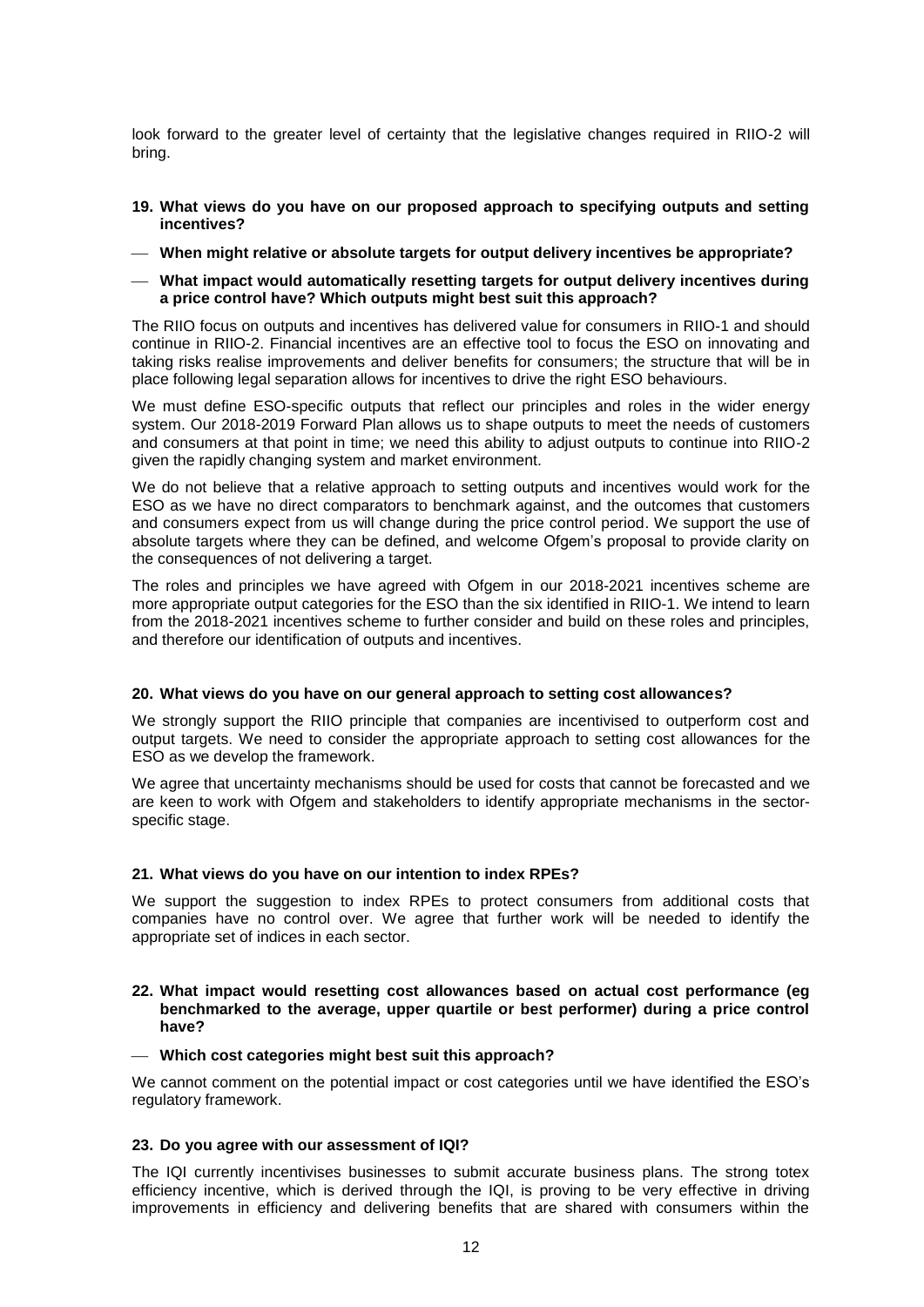period and into perpetuity. Nevertheless, we agree with Ofgem's assessment that IQI is a complicated regulatory mechanism and could be simplified.

In addition, the enhanced stakeholder engagement approach should drive the development of more accurate and robust business plans.

#### **24. Do you agree with our assessment of fast-tracking?**

We agree that fast-tracking is most applicable where there is adequate diversity of ownership to allow comparison and benchmarking across plans. We do not believe fast-tracking would be appropriate for the ESO as we have no direct comparators in the sector.

#### **25. What are your views on the options we have described?**

#### $-$  How might these apply in the different sectors?

#### **Should we retain the IQI, amend it or replace it entirely?**

We support the removal of fast-tracking for transmission; the focus on stakeholder engagement should encourage the development of robust business plans. We look forward to working with Ofgem to explore efficiency incentive rates.

### **26. What factors should we take into account when assessing plans for example, under fast-tracking (option 2) or a single business plan incentive (option 3)?**

We support the option for a single business plan incentive, but this would need to be considered and developed further depending on the regulatory framework the ESO adopts. How the incentive is calculated will also depend on the regulatory framework adopted and the nature of the ESO business.

#### **27. Do you have any views on the factors we should take into account when deciding how to differentiate efficiency incentives for companies if we do not use the IQI?**

We think both qualitative and quantitative factors should be taken into account and that consideration should also be given to fair returns and financeability. This, in addition to the enhanced engagement model being proposed for transmission, will ensure detailed scrutiny of our business plans by informed stakeholders. The independent reports resulting from this process will allow Ofgem to come to an even more informed conclusion regarding the efficiency level within plans.

#### **28. Is an explicit upfront financial reward required to incentivise companies to submit high quality business plans, in addition to differential incentive rates or sharing factors?**

As mentioned in our answers above, the strong totex efficiency incentive (derived through IQI) is proving very effective, and the enhanced stakeholder engagement approach will further encourage the development of robust business plans. Any framework introduced for the ESO should consider the opportunity to provide a further incentive to submit efficient business plans.

#### **29. Do you have any views on our proposal to remove fast-tracking for transmission?**

We support the removal of fast-tracking for transmission. The lack of adequate benchmarking and comparators for the ESO make the validity of fast tracking less applicable. In addition, the process to arrive at the settlement needs to be stakeholder-led and robust. By removing fast tracking (and an early submission deadline) we can carry this out while fully focusing on a single submission.

### **30. Do you have any views on how we propose to incentivise better business plans from transmission companies, including removing the prospect of an upfront financial or**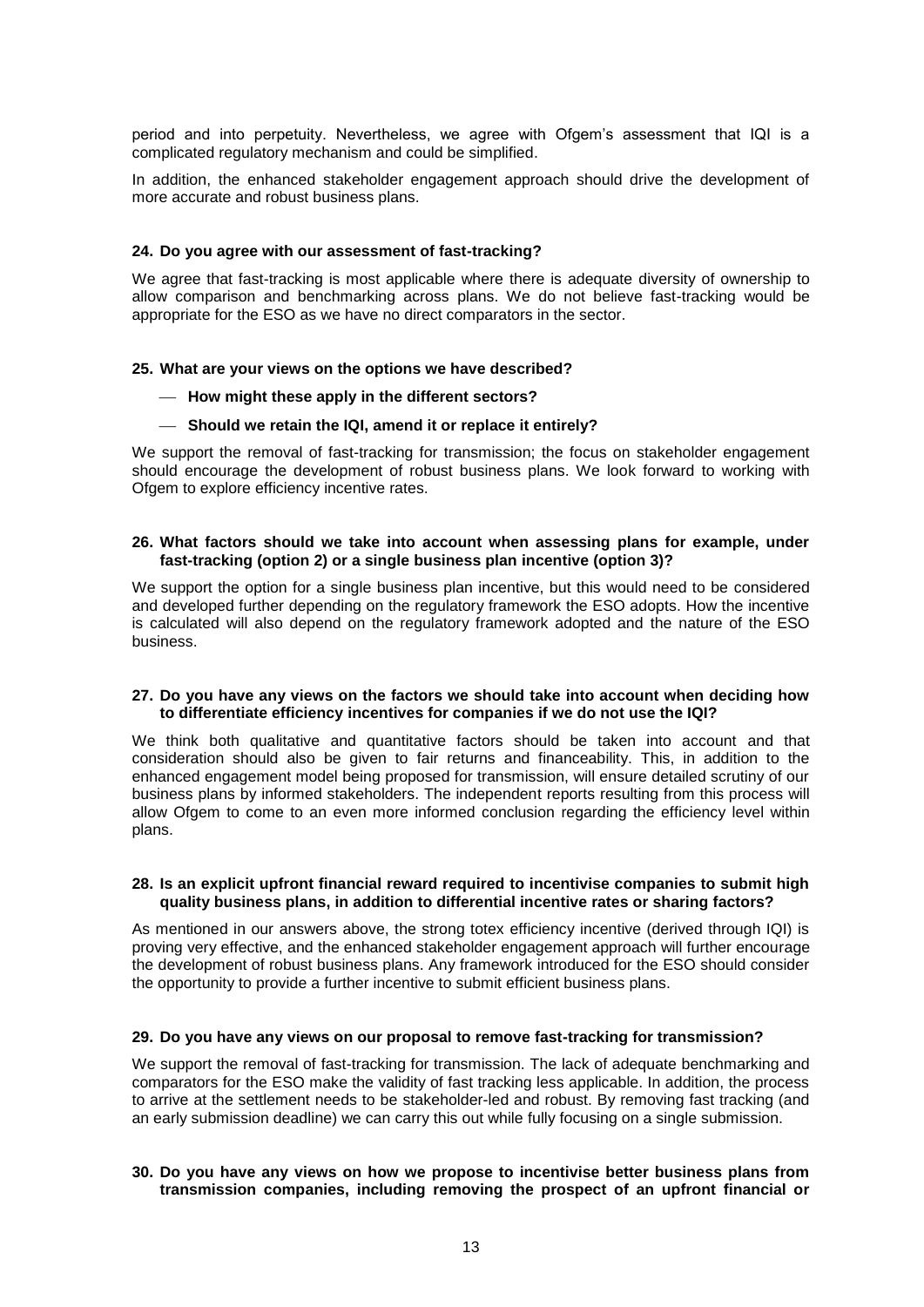# **procedural reward and placing greater reliance on user and consumer engagement and scrutiny?**

Please see our answer to question 27.

# **31. How can we best improve the suite of annual reporting requirements to be as efficient and useful as possible?**

We need to know what the regulatory framework will look like for the ESO before we are able to identify the appropriate reporting requirements.

We want to maximise the transparency of the reporting process so that our customers have visibility of the services they are receiving and what they are paying for. Further to this, in order to make reporting as useful as possible, it is important to maintain a consistent format and we should look at having a standardised method of reporting throughout the RIIO-2 price control to constantly drive efficiency.

We will develop our reporting requirements with stakeholders and will test them to ensure they are fit for purpose, deliver value, can be produced easily and cost-efficiently, and meet the needs of our customers and stakeholders. The 2018-2021 incentives scheme is allowing us to trial a new method of annual reporting on our incentive schemes in the form of our ESO Forward Plan; we will learn from and build on this to expand our reporting to cover our entire regulatory framework.

### **32. How can we make the annual reports easier for stakeholders to understand and more meaningful to use?**

We will use our learning from the 2018-2021 incentives scheme to develop our annual reports and identify areas that may need improvement. As part of our stakeholder engagement approach, we will test our reports with stakeholders and customers to ensure they are delivering value and meeting their needs.

#### **33. What are your views on the policy objectives that we have defined with respect to the cost of debt?**

## **34. Which option might help to ensure that the approach to updating the cost of debt methodology delivers best value to consumers and why?**

We support Ofgem's proposed principles for setting the cost of debt allowance. Nevertheless, the ESO cost of debt allowance should be considered in the context of its asset life, specific business characteristics and any proposed regulatory capital structure.

## **35. Do you agree with our proposed methodology to estimate the cost of equity?**

While we do not currently know the nature of the framework that will be adopted for the ESO, it may require consideration of the equity mechanism. The cost of equity methodology would need:

- To reflect current and future investor and consumer requirements;
- To consider appropriate ESO specific characteristics, including the additional cash flow risk held by the ESO as a collection agent; and
- To consider asymmetric risks.

The equity range should reflect the specific roles and risks of the ESO, which the current range does not seem to do. We look forward to working with Ofgem to inform the beta for the ESO by using potentially appropriate comparators such as EirGrid and SONI.

Ofgem need to set a robust approach specifically tailored to the ESO that properly assesses risk, giving weight to a range of measures such as:

- Significant exposure to cash flow volatility through our role as collection agent of industry revenues;
- Exposure to rapid industry changes and evolution of the market; and
- ESO operability.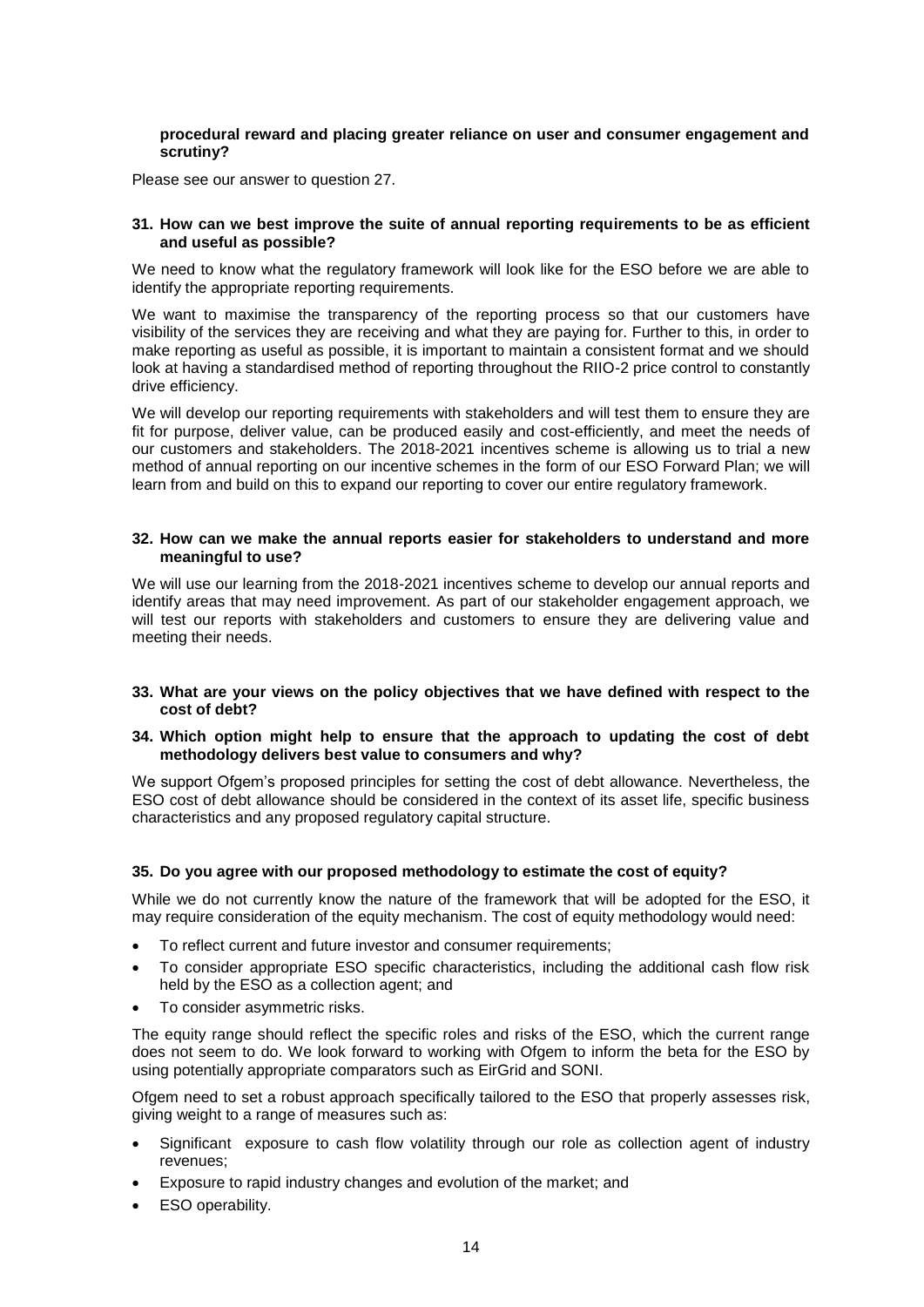We would welcome further discussions at the sector-specific stage as we develop a clearer view of the nature of the ESO's framework.

#### **36. Do you agree it would be desirable to index the cost of equity?**

#### **Do you have views on our proposal for indexation?**

Depending on the framework adopted for the ESO, we are open to discussions about cost of equity indexation as we appreciate that the approach is consistent with the focus on legitimacy. We also recognise the requirement that the methodology is logically consistent with the method for setting the initial cost of equity, and believe that it should be transparent, easily replicated, and capable of forming part of the annual iteration process.

### **37. Do you consider there is merit in removing the indexation of the RAV and adopting a nominal return model in RIIO-2?**

### **What would be the benefits and drawbacks?**

The unique characteristics of the ESO require us to consider financeability in conjunction with a funding model that reimburses the business in a more bespoke way. Therefore we support keeping a range of options open for the ESO at this stage, including nominal returns, as this gives us more choice at the sector-specific stage to balance consumer bill impacts and financeability issues.

# **38. Should the onus for ensuring financeability lie with the network operating companies in whole, or in part?**

Ofgem have a duty to have regard to the network companies' ability to finance their activities; in the context of setting a price control this requires Ofgem to make sure that the resulting allowed revenues are sufficient for the notional company to be financeable and credit-worthy. Financeability of a company should be considered within the price control period and over the longer term.

The concept of financeability will need to be considered in light of the legally separate ESO. We must consider the different nature of the ESO, including its working capital requirements, which would include a requirement for funding a revolving credit facility.

### **39. Do you consider the introduction of a revenue floor, to protect the ability of companies to service debt, to have merit?**

We do not support the introduction of a revenue floor as we do not understand how it could work in practice; we do not have the ability to update the charging tariffs during the year. Financeability will need to be discussed as part of the overall framework adopted.

### **40. Do you agree that Ofgem should review the causes of any variances between tax allowances and taxes actually paid to HMRC (including the treatment of group tax relief)?**

#### **Which of the options described in this consultation may be worth investigating further to address any material variances?**

The approach to funding corporation tax during RIIO-T1 has been effective, and we support the continued use of the T1 objectives of: providing companies with an incentive to manage their tax affairs responsibly; adequately funding at the point that tax liabilities are due; while ensuring that the risks or benefits of material tax variances outside of the control of the licensee are appropriately shared by licensees and consumers, while considering the ESO financial framework.

We agree that Option A is worth investigating further, although we recommend that Ofgem consider whether concerns could be tackled through enhanced disclosures and policy statements rather than through additional mechanisms. Option B is also worth investigating further, although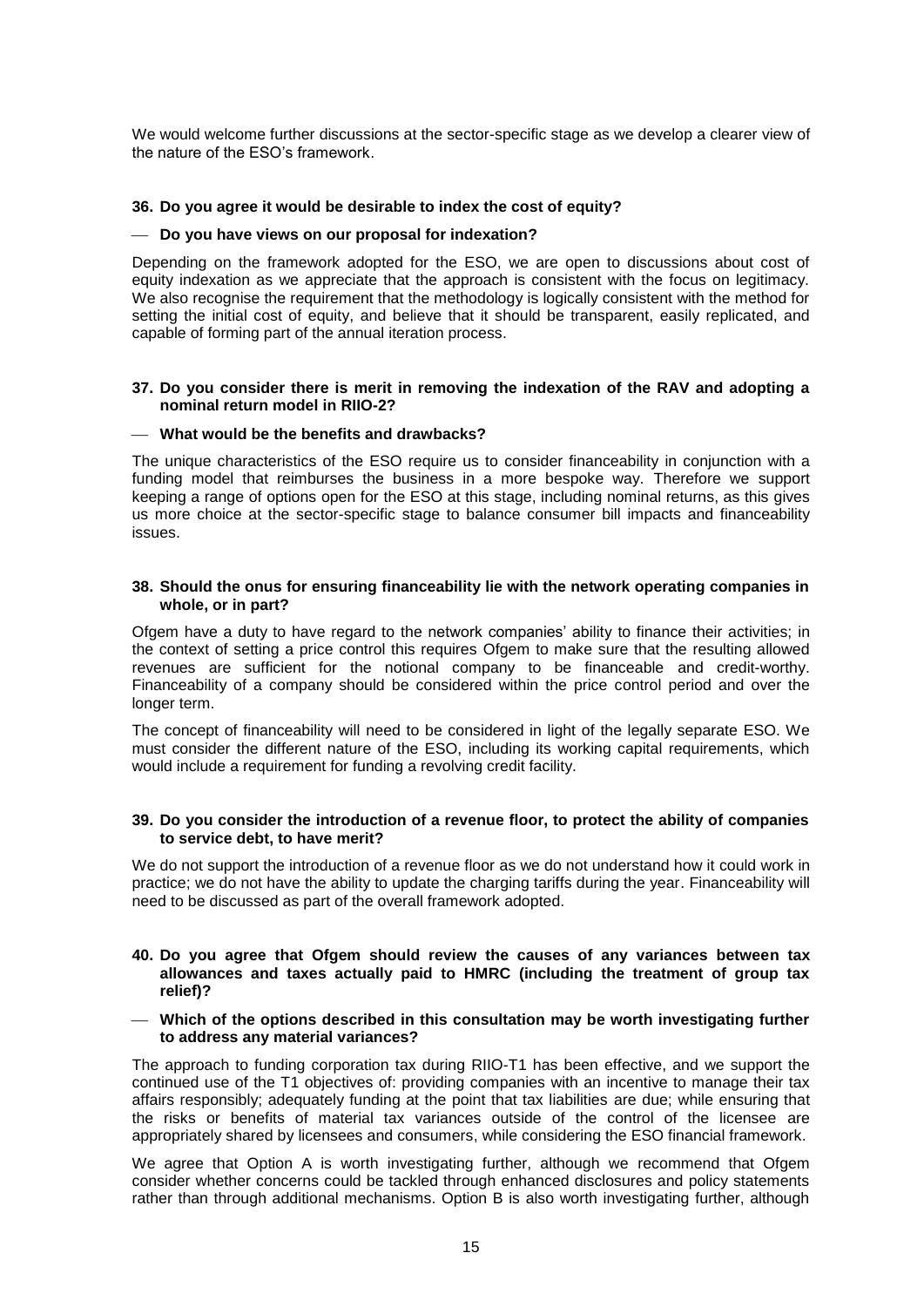we suggest that Ofgem considers how a revised ex-post pass-through basis would maintain the principles of the current mechanisms.

Option C would undermine the principle of sharing tax risks symmetrically between consumers and licensees and would leave the licensee to fully bear the risk of increases in corporation tax rates and/or changes in prevailing accounting standards, case-law or HMRC practices. As such, we do not agree with exploring Option C further.

- **41. Do you agree that we should move away from RPI for RIIO-2 (including for the indexation of the RAV if retained as a feature)?**
- **If yes, which of the two potential indices – CPI or CPIH – might be most suitable?**
- **Is a phased transition between RPI and the chosen successor index necessary or desirable?**

We support the proposal to move away from RPI to CPI-based. The specific index to be used can be decided on at the sector-specific stage.

Any transition in inflationary factor should remain neutral from an investor value perspective. A transparent transition process is essential for maintaining investor confidence and needs to be considered as part of the framework adopted.

### **42. In the light of our proposal not to amend, at a price control framework level, our policies for depreciation and asset lives set in RIIO-1 do you have any views or suggestions that you wish to put forward?**

Depending on the framework adopted for the ESO, we support the option of keeping the potential use of regulatory depreciation as a lever to address financeability issues during the sector-specific consultations.

## **43. We propose to review the fast/slow money split at the business plan submission stage, do you have views that you wish to put forward at this stage?**

Depending on the framework adopted for the ESO, we support the review of the fast/slow money split at the business plan submission stage.

### **44. Do you think existing mechanisms for providing allowed revenue to compensate for the raising of notional equity are appropriate in principle and in practice?**

It is important to note that this mechanism is currently included as part of NG ETO and not in the ESO. Depending on the framework adopted for the ESO, we support exploring mechanisms for providing allowed revenue to compensate for the raising of notional equity for the separated ESO.

### **45. What are your views on each of the options to ensure fair returns we have described in this consultation?**

We believe that companies should be able to legitimately outperform against baseline assumptions on the basis of additional consumer value added. The mechanisms that should be applied to the ESO will depend on the regulatory framework. The concept of relative returns should not be adopted as there are no direct comparators for the ESO.

Appropriate absolute measures can drive the correct behaviour and we should apply the learnings from our 2018-2021 incentives scheme to the framework.

#### **46. Is RoRE a suitable metric to base return adjustments on?**

# **Are there other metrics that we should consider, and if so why?**